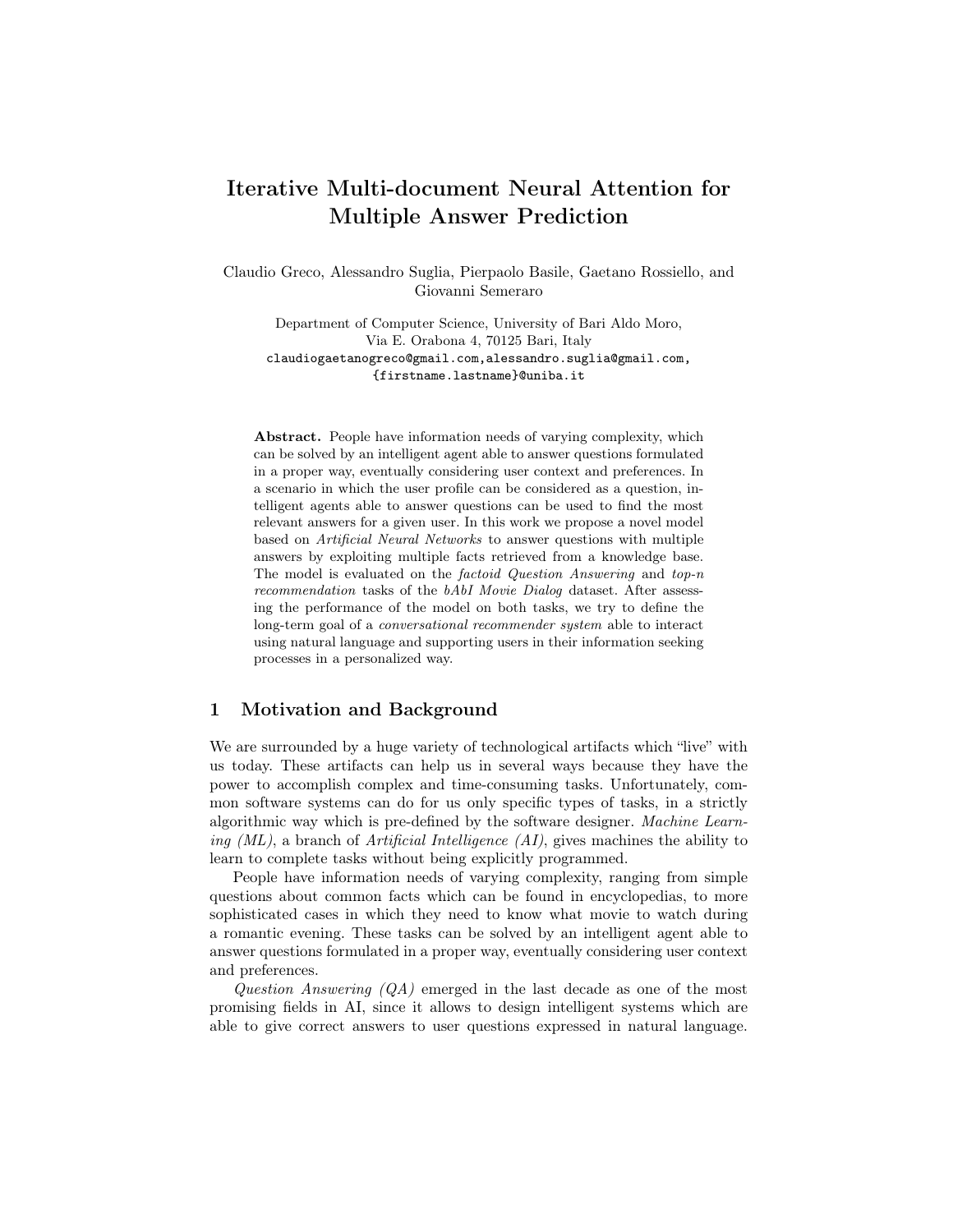Whereas, *recommender systems* produce individualized recommendations as output and have the effect of guiding the user in a personalized way to interesting or useful objects in a large space of possible options. In a scenario in which the user profile (the set of user preferences) can be represented by a question, intelligent agents able to answer questions can be used to find the most appealing items for a given user, which is the classical task that recommender systems can solve. Despite the efficacy of classical recommender systems, generally they are not able to handle a conversation with the user so they miss the possibility of understanding his contextual information, emotions and feedback to refine the user profile and provide enhanced suggestions. Conversational recommender systems assist online users in their information-seeking and decision making tasks by supporting an interactive process [\[10\]](#page-10-0) which could be goal oriented with the task of starting general and, through a series of interaction cycles, narrowing down the user interests until the desired item is obtained [\[17\]](#page-10-1).

In this work we propose a novel model based on Artificial Neural Networks to answer questions exploiting multiple facts retrieved from a knowledge base and evaluate it on a QA task. Moreover, the effectiveness of the model is evaluated on the top-n recommendation task, where the aim of the system is to produce a list of suggestions ranked according to the user preferences. After having assessed the performance of the model on both tasks, we try to define the long-term goal of a conversational recommender system able to interact with the user using natural language and supporting him in the information seeking process in a personalized way.

In order to fulfill our long-term goal of building a conversational recommender system we need to assess the performance of our model on specific tasks involved in this scenario. A recent work which goes in this direction is reported in [\[5\]](#page-9-0), which presents the bAbI Movie Dialog dataset, composed by different tasks such as factoid QA, top-n recommendation and two more complex tasks, one which mixes QA and recommendation and one which contains turns of dialogs taken from Reddit. Having more specific tasks like QA and recommendation, and a more complex one which mixes both tasks gives us the possibility to evaluate our model on different levels of granularity. Moreover, the subdivision in turns of the more complex task provides a proper benchmark of the model capability to handle an effective dialog with the user.

For the task related to QA, a lot of datasets have been released in order to assess the machine reading and comprehension capabilities and a lot of neural network-based models have been proposed. Our model takes inspiration from [\[19\]](#page-10-2), which is able to answer Cloze-style [\[22\]](#page-10-3) questions repeating an attention mechanism over the query and the documents multiple times. Despite the effectiveness on the Cloze-style task, the original model does not consider multiple documents as a source of information to answer questions, which is fundamental in order to extract the answer from different relevant facts. The restricted assumption that the answer is contained in the given document does not allow the model to provide an answer which does not belong to the document. Moreover, this kind of task does not expect multiple answers for a given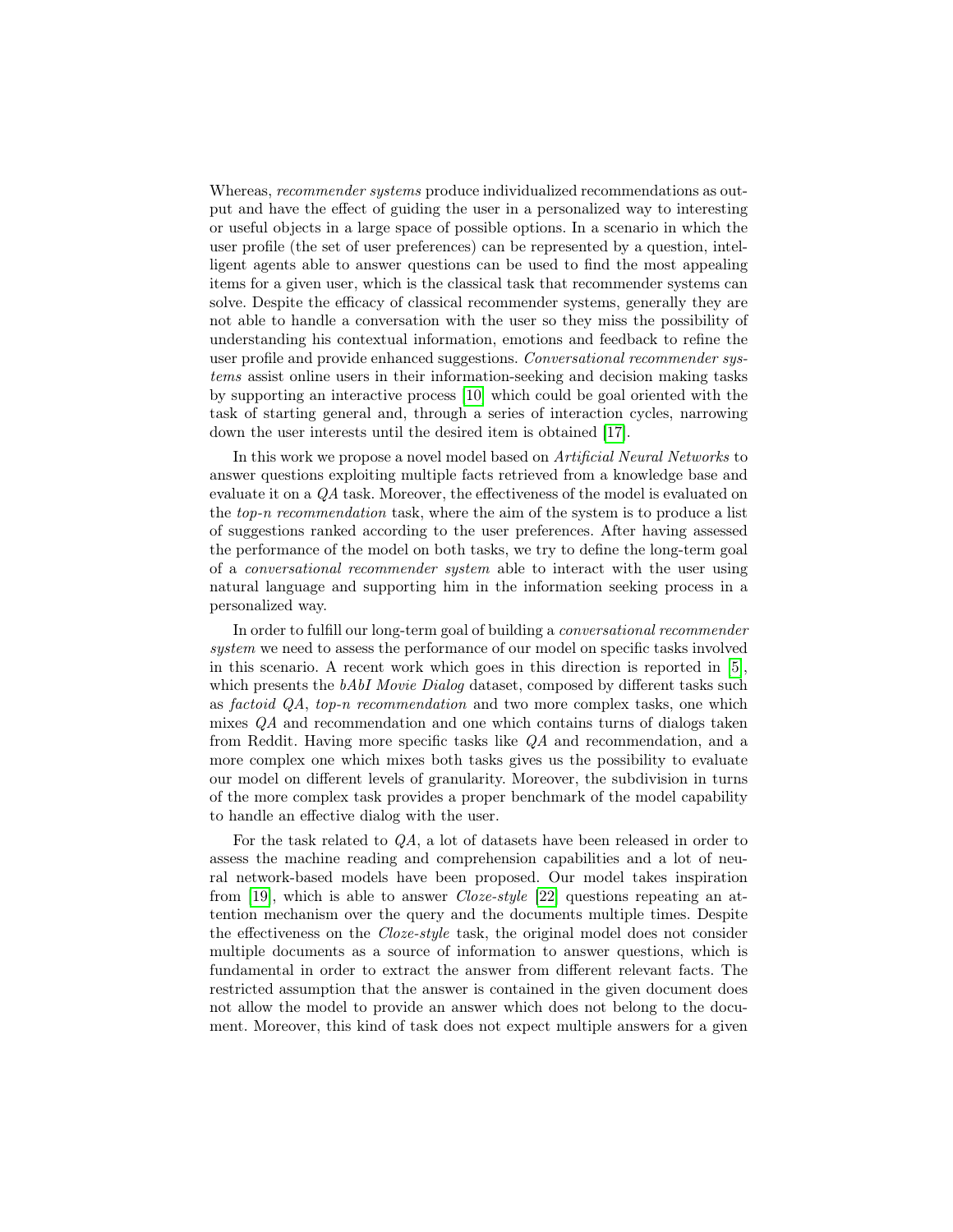question, which is important for the complex information needs required for a conversational recommender system.

According to our vision, the main outcomes of our work can be considered as building blocks for a conversational recommender system and can be summarized as follows:

- 1. we extend the model reported in [\[19\]](#page-10-2) to let the inference process exploit evidences observed in multiple documents coming from an external knowledge base represented as a collection of textual documents;
- 2. we design a model able to leverage the attention weights generated by the inference process to provide multiple answers which does not necessarily belong to the documents through a multi-layer neural network which may uncover possible relationships between the most relevant evidences;
- 3. we assess the efficacy of our model through an experimental evaluation on factoid QA and top-n recommendation tasks supporting our hypothesis that a QA model can be used to solve top-n recommendation, too.

The paper is organized as follows: Section [2](#page-2-0) describes our model, while Section [3](#page-5-0) summarizes the evaluation of the model on the two above-mentioned tasks and the comparison with respect to state-of-the-art approaches. Section [4](#page-7-0) gives an overview of the literature of both QA and recommender systems, while final remarks and our long-term vision are reported in Section [5.](#page-8-0)

# <span id="page-2-0"></span>2 Methodology

Given a query q, an operator  $\psi: Q \to D$  that produces the set of documents relevant for  $q$ , where  $Q$  is the set of all queries and  $D$  is the set of all documents. Our model defines a workflow in which a sequence of inference steps are performed in order to extract relevant information from  $\psi(q)$  to generate the answers for q.

Following [\[19\]](#page-10-2), our workflow consists of three steps: (1) the encoding phase, which generates meaningful representations for query and documents; (2) the *in*ference phase, which extracts relevant semantic relationships between the query and the documents by using an iterative attention mechanism and finally (3) the prediction phase, which generates a score for each candidate answer.

#### 2.1 Encoding phase

The input of the encoding phase is given by a query  $q$  and a set of documents  $\psi(q) = \{d_1, d_2, \dots, d_{|D_q|}\} \equiv D_q$ . Both queries and documents are represented by a sequence of words  $X = (x_1, x_2, \ldots, x_{|X|})$ , drawn from a vocabulary V. Each word is represented by a continuous d-dimensional word embedding  $\mathbf{x} \in \mathbb{R}^d$ stored in a word embedding matrix  $\mathbf{X} \in \mathbb{R}^{|V| \times d}$ .

The sequences of dense representations for q and  $d_i$  are encoded using a bidirectional recurrent neural network encoder with Gated Recurrent Units (GRU) as in [\[19\]](#page-10-2) which represents each word  $x_i \in X$  as the concatenation of a forward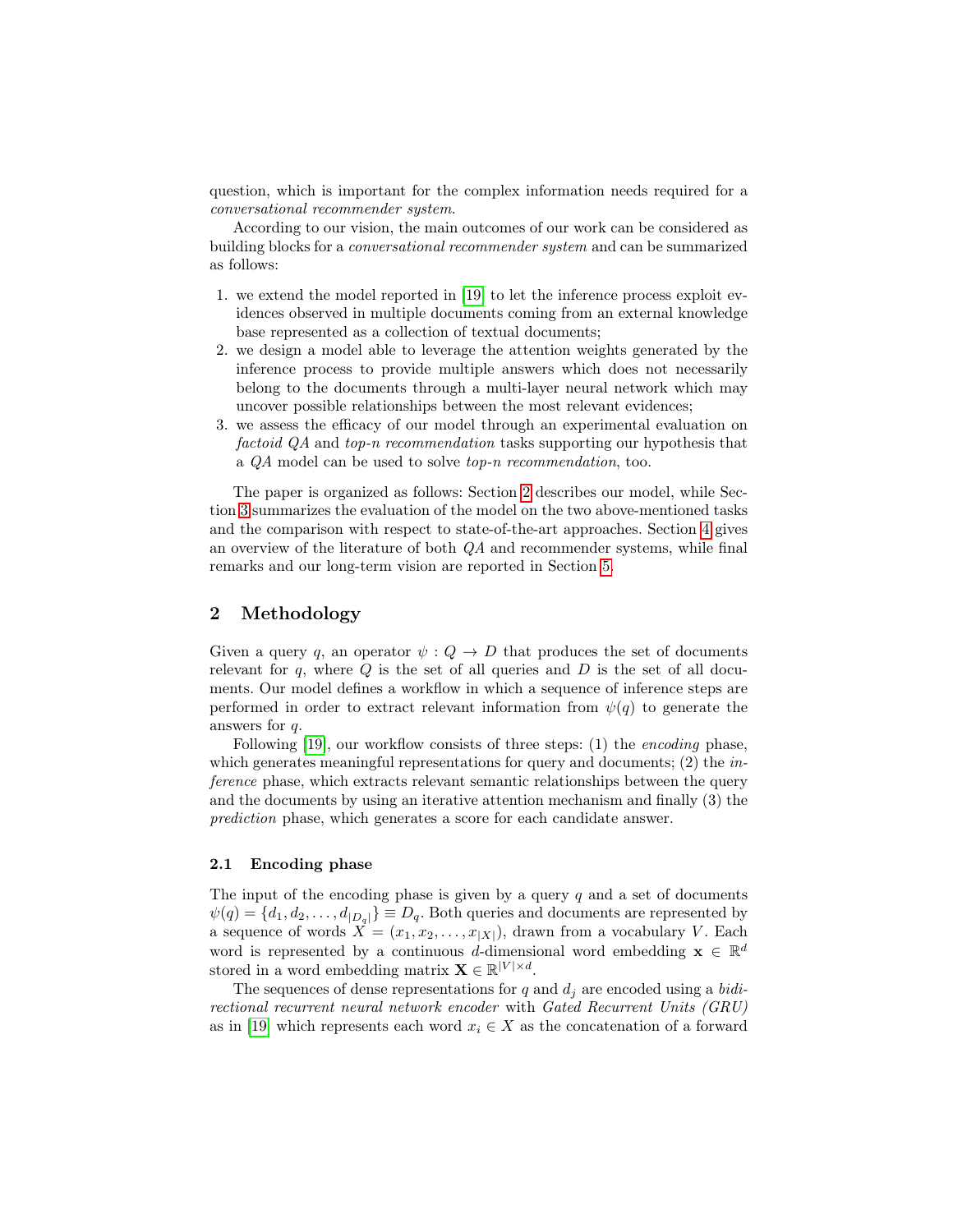encoding  $\overrightarrow{\mathbf{h}_k} \in \mathbb{R}^h$  and a backward encoding  $\overleftarrow{\mathbf{h}_k} \in \mathbb{R}^h$ . From now on, we denote the contextual representation for the word  $q_i$  by  $\tilde{\mathbf{q}}_i \in \mathbb{R}^{2h}$  and the contextual representation for the word  $d_{j,i}$  in the document  $\tilde{d}_j$  by  $\tilde{d}_{j,i} \in \mathbb{R}^{2h}$ . Differently from [\[19\]](#page-10-2), we build a unique representation for the whole set of documents  $D_q$ related to the query q by stacking each contextual representation  $\tilde{\mathbf{d}}_{j,i}$  obtaining a matrix  $\tilde{\mathbf{D}}_q \in \mathbb{R}^{l \times 2h}$ , where  $l = |d_1| + |d_2| + \ldots + |d_{|D_q|}|$ .

#### 2.2 Inference phase

This phase uncovers a possible inference chain which models meaningful relationships between the query and the set of related documents. The inference chain is obtained by performing, for each inference step  $t = 1, 2, \ldots, T$ , the attention mechanisms given by the *query attentive read* and the *document attentive read* keeping a state of the inference process given by an additional recurrent neural network with  $GRU$  units. In this way, the network is able to progressively refine the attention weights focusing on the most relevant tokens of the query and the documents which are exploited by the prediction neural network to select the correct answers among the candidate ones.

Query attentive read Given the contextual representations for the query words  $(\tilde{\mathbf{q}}_1, \tilde{\mathbf{q}}_2, \dots, \tilde{\mathbf{q}}_{|q|})$  and the inference  $GRU$  state  $\mathbf{s}_{t-1} \in \mathbb{R}^s$ , we obtain a refined query representation  $q_t$  (query glimpse) by performing an attention mechanism over the query at inference step t:

$$
\hat{q}_{i,t} = \operatorname*{softmax}_{i=1,\ldots,|q|} \tilde{\mathbf{q}}_i^{\top} (\mathbf{A}_q \mathbf{s}_{t-1} + \mathbf{a}_q),
$$

$$
\mathbf{q}_t = \sum_i \hat{q}_{i,t} \tilde{\mathbf{q}}_i
$$

where  $\hat{q}_{i,t}$  are the attention weights associated to the query words,  $\mathbf{A}_q \in \mathbb{R}^{2h \times s}$ and  $\mathbf{a}_q \in \mathbb{R}^{2h}$  are respectively a weight matrix and a bias vector which are used to perform the bilinear product with the query token representations  $\tilde{\mathbf{q}}_i$ . The attention weights can be interpreted as the relevance scores for each word of the query dependent on the inference state  $s_{t-1}$  at the current inference step t.

**Document attentive read** Given the query glimpse  $q_t$  and the inference  $GRU$ state  $s_{t-1} \in \mathbb{R}^s$ , we perform an attention mechanism over the contextual representations for the words of the stacked documents  $\tilde{\mathbf{D}}_q$ :

$$
\hat{d}_{i,t} = \operatorname*{softmax}_{i=1,\dots,l} \tilde{\mathbf{D}}_{q_i}^{\top} (\mathbf{A}_d[\mathbf{s}_{t-1}, \mathbf{q}_t] + \mathbf{a}_d),
$$

$$
\mathbf{d}_t = \sum_i \hat{d}_{i,t} \tilde{\mathbf{D}}_{q_i}
$$

where  $\tilde{\mathbf{D}}_{q_i}$  is the *i*-th row of  $\tilde{\mathbf{D}}_q$ ,  $\hat{d}_{i,t}$  are the attention weights associated to the document words,  $\mathbf{A}_d \in \mathbb{R}^{2h \times s}$  and  $\mathbf{a}_d \in \mathbb{R}^{2h}$  are respectively a weight matrix and a bias vector which are used to perform the bilinear product with the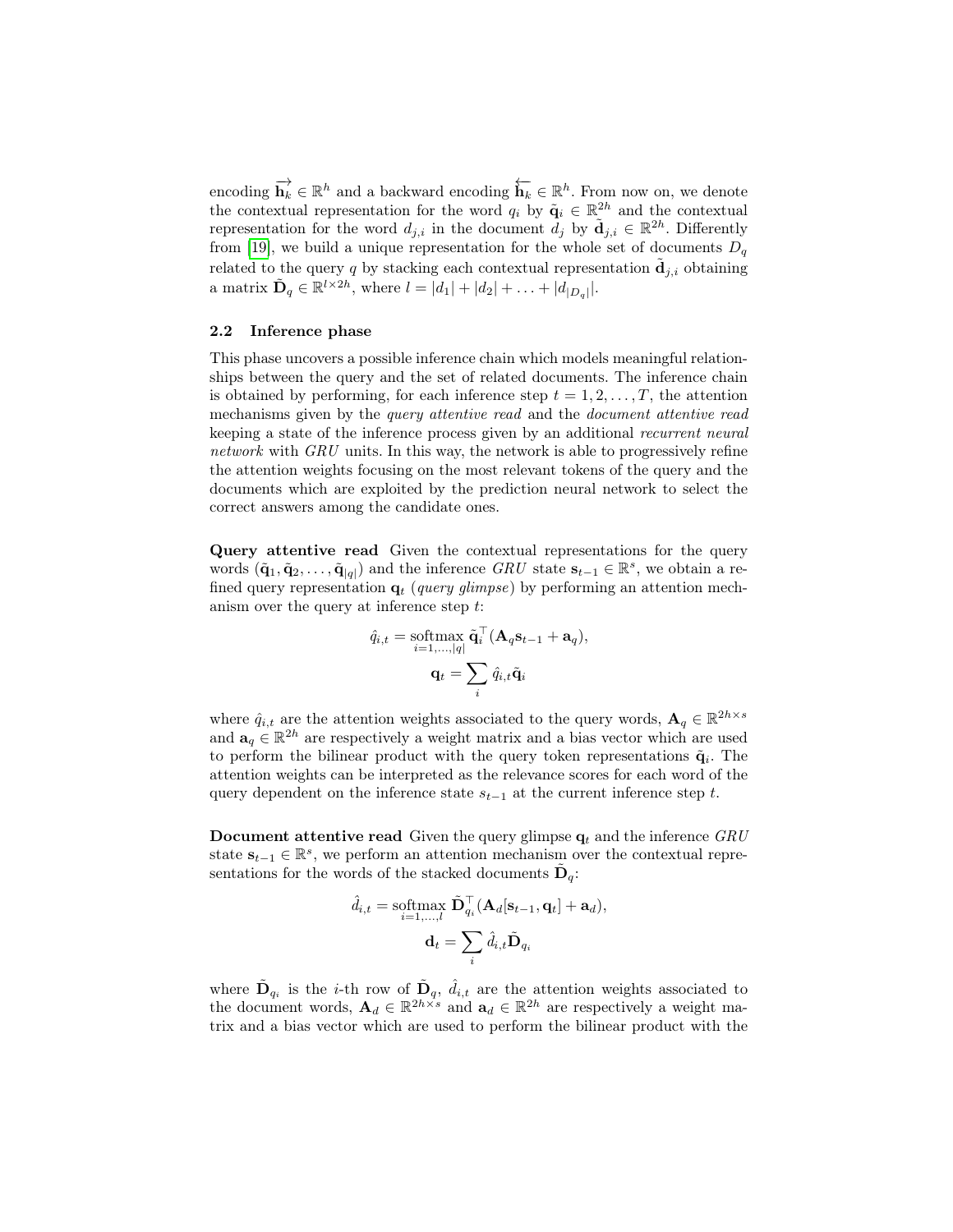document token representations  $\tilde{\mathbf{D}}_{q_i}$ . The attention weights can be interpreted as the relevance scores for each word of the documents conditioned on both the query glimpse and the inference state  $s_{t-1}$  at the current inference step t. By combining the set of relevant documents in  $\tilde{\mathbf{D}}_q$ , we obtain the probability distribution  $(\hat{d}_{1,t}, \hat{d}_{2,t}, \dots \hat{d}_{l,t})$  over all the relevant document tokens using the above-mentioned attention mechanism.

Gating search results The inference  $GRU$  state at the inference step t is updated according to  $\mathbf{s}_t = GRU([\mathbf{r}_q \cdot \mathbf{q}_t, \mathbf{r}_d \cdot \mathbf{d}_t], \mathbf{s}_{t-1}),$  where  $r_q$  and  $r_d$  are the results of a gating mechanism obtained by evaluating  $g([s_{t-1}, q_t, d_t, q_t \cdot d_t])$  for the query and the documents, respectively. The gating function  $g: \mathbb{R}^{s+6h} \to \mathbb{R}^{2h}$ is defined as a 2-layer feed-forward neural network with a Rectified Linear Unit  $(ReLU)$  [\[12\]](#page-10-4) activation function in the hidden layer and a *sigmoid* activation function in the output layer. The purpose of the gating mechanism is to retain useful information for the inference process about query and documents and forget useless one.

#### 2.3 Prediction phase

The prediction phase, which is completely different from the pointer-sum loss reported in [\[19\]](#page-10-2), is able to generate, given the query  $q$ , a relevance score for each candidate answer  $a \in A$  by using the document attention weights  $\hat{d}_{i,T}$  computed in the last inference step  $T$ . The relevance score of each word  $w$  is obtained by summing the attention weights of  $w$  in each document related to  $q$ . Formally the relevance score for a given word  $w$  is defined as:

$$
score(w) = \frac{1}{\pi(w)} \sum_{i=1}^{l} \phi(i, w)
$$

where  $\phi(i, w)$  returns 0 if  $\sigma(i) \neq w$ ,  $\hat{d}_{i,T}$  otherwise;  $\sigma(i)$  returns the word in position *i* of the stacked documents matrix  $\tilde{\mathbf{D}}_q$  and  $\pi(w)$  returns the frequency of the word w in the documents  $D_q$  related to the query q. The relevance score takes into account the importance of token occurrences in the considered documents given by the computed attention weights. Moreover, the normalization term  $\frac{1}{\pi(w)}$ is applied to the relevance score in order to mitigate the weight associated to highly frequent tokens.

The evaluated relevance scores are concatenated in a single vector representation  $\mathbf{z} = [score(w_1), score(w_2), \dots, score(w_{|V|})]$  which is given in input to the answer prediction neural network defined as:

$$
\mathbf{y} = \text{sigmoid}(\mathbf{W}_{ho} \text{ relu}(\mathbf{W}_{ih}\mathbf{z} + \mathbf{b}_{ih}) + \mathbf{b}_{ho})
$$

where u is the hidden layer size,  $\mathbf{W}_{ih} \in \mathbb{R}^{u \times |V|}$  and  $\mathbf{W}_{ho} \in \mathbb{R}^{|A| \times u}$  are weight matrices,  $\mathbf{b}_{ih} \in \mathbb{R}^u$ ,  $\mathbf{b}_{ho} \in \mathbb{R}^{|A|}$  are bias vectors, sigmoid(x) =  $\frac{1}{1+e^{-x}}$  is the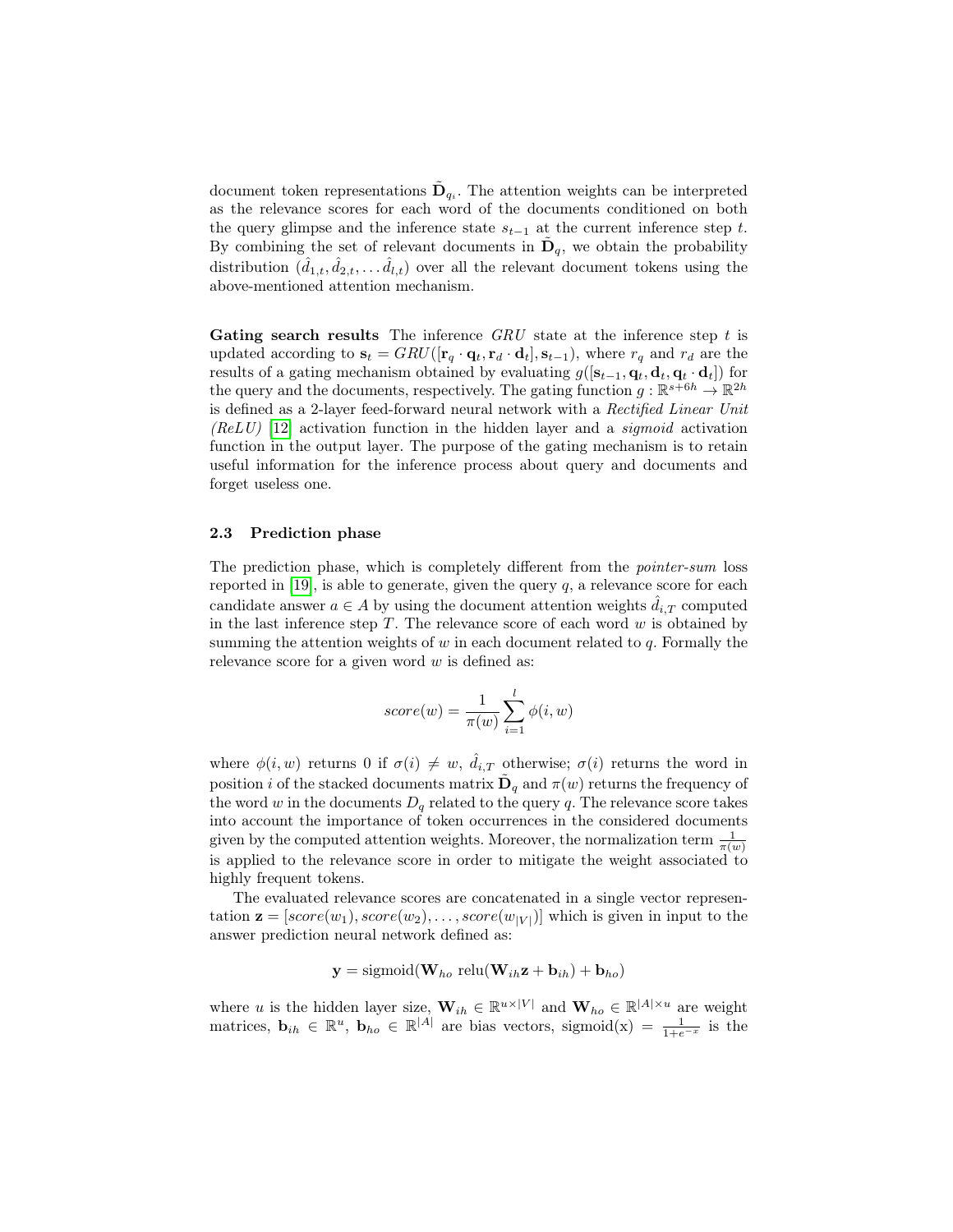sigmoid function and relu(x) =  $max(0, x)$  is the ReLU activation function, which are applied pointwise to the given input vector.

The neural network weights are supposed to learn latent features which encode relationships between the most relevant words for the given query to predict the correct answers. The outer sigmoid activation function is used to treat the problem as a multi-label classification problem, so that each candidate answer is independent and not mutually exclusive. In this way the neural network generates a score which represents the probability that the candidate answer is correct. Moreover, differently from [\[19\]](#page-10-2), the candidate answer  $A$  can be any word, even those which not belong to the documents related to the query.

The model is trained by minimizing the binary cross-entropy loss function comparing the neural network output  $y$  with the target answers for the given query q represented as a binary vector, in which there is a 1 in the corresponding position of the correct answer, 0 otherwise.

### <span id="page-5-0"></span>3 Experimental evaluation

The model performance is evaluated on the  $QA$  and Recs tasks of the  $bAbI$  Movie Dialog dataset using  $HITS@k$  evaluation metric, which is equal to the number of correct answers in the top-k results. In particular, the performance for the QA task is evaluated according to HITS@1, while the performance for the Recs task is evaluated according to HITS@100.

Differently from [\[5\]](#page-9-0), the relevant knowledge base facts, taken from the knowledge base in triple form distributed with the dataset, are retrieved by  $\psi$  implemented by exploiting the *Elasticsearch* engine and not according to an hash lookup operator which applies a strict filtering procedure based on word frequency. In our work,  $\psi$  returns at most the top 30 relevant facts for q. Each entity in questions and documents is recognized using the list of entities provided with the dataset and considered as a single word of the dictionary  $V$ .

Questions, answers and documents given in input to the model are preprocessed using the NLTK toolkit [\[2\]](#page-9-1) performing only word tokenization. The question given in input to the  $\psi$  operator is preprocessed performing word tokenization and stopword removal.

The optimization method and tricks are adopted from [\[19\]](#page-10-2). The model is trained using  $ADAM$  [\[9\]](#page-10-5) optimizer (learning rate=0.001) with a batch size of 128 for at most 100 epochs considering the best model until the HITS@k on the validation set decreases for 5 consecutive times. Dropout [\[20\]](#page-10-6) is applied on  $r<sub>q</sub>$ and on  $r_d$  with a rate of 0.2 and on the prediction neural network hidden layer with a rate of 0.5. L2 regularization is applied to the embedding matrix  $\bf{X}$  with a coefficient equal to 0.0001. We clipped the gradients if their norm is greater than 5 to stabilize learning [\[14\]](#page-10-7). Embedding size d is fixed to 50. All  $GRU$  output sizes are fixed to 128. The number of inference steps  $T$  is set to 3. The size of the prediction neural network hidden layer u is fixed to 4096. Biases  $\mathbf{b}_{ih}$  and **<sub>ho</sub> are initialized to zero vectors. All weight matrices are initialized sampling** from the normal distribution  $\mathcal{N}(0, 0.05)$ . The ReLU activation function in the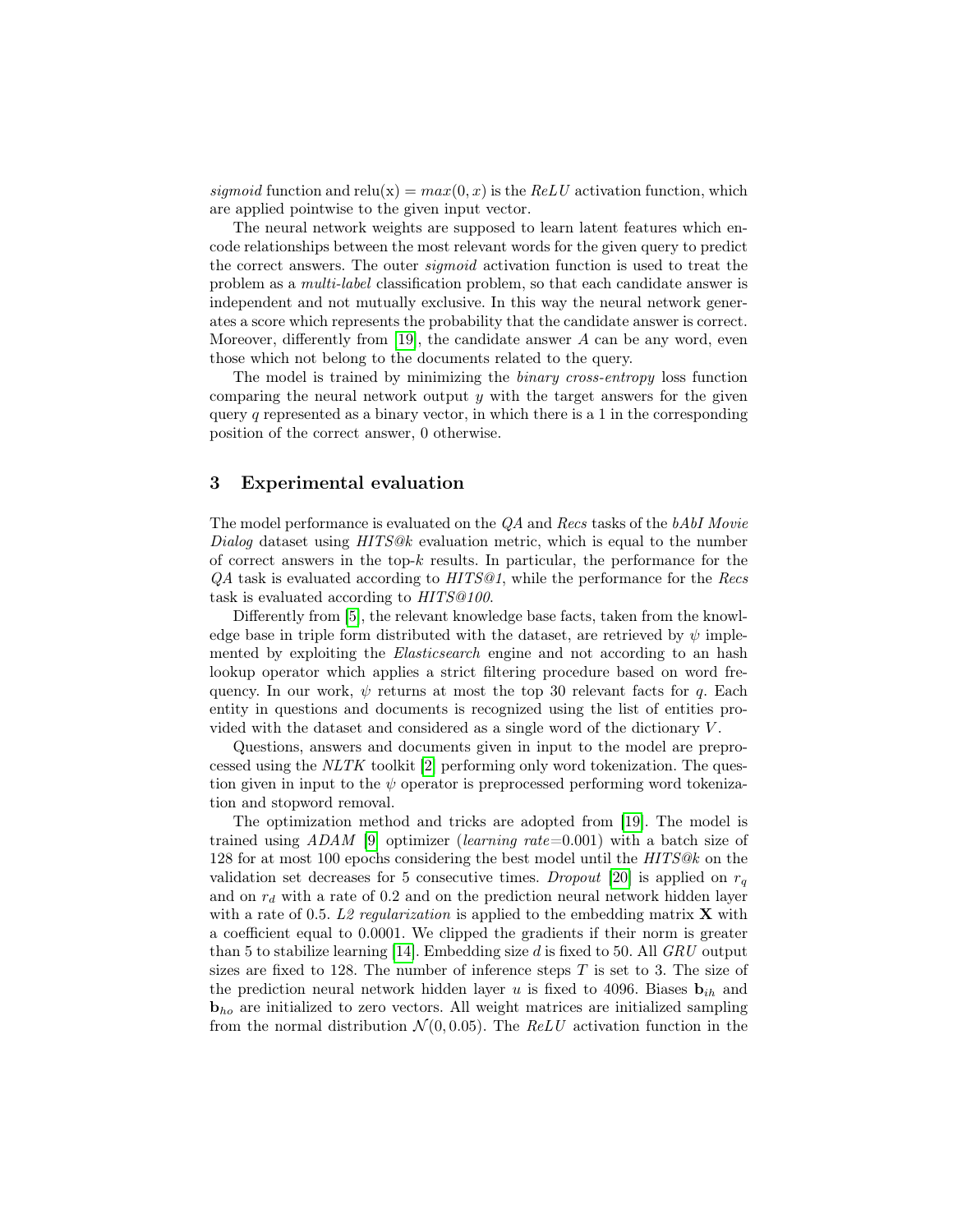prediction neural network has been experimentally chosen comparing different activation functions such as sigmoid and tanh and taking the one which leads to the best performance. The model, available on  $G$ itHub<sup>[1](#page-0-0)</sup>, is implemented in TensorFlow [\[1\]](#page-9-2) and executed on an NVIDIA TITAN X GPU.

<span id="page-6-0"></span>

| <b>METHODS</b>                   |      | QA TASK RECS TASK |
|----------------------------------|------|-------------------|
| <b>OA SYSTEM</b>                 | 90.7 | N/A               |
| <b>SVD</b>                       | N/A  | 19.2              |
| <b>LSTM</b>                      | 6.5  | 27.1              |
| SUPERVISED EMBEDDINGS            | 50.9 | 29.2              |
| MEMN2N                           | 79.3 | 28.6              |
| JOINT SUPERVISED EMBEDDINGS 43.6 |      | 28.1              |
| <b>JOINT MEMN2N</b>              | 83.5 | 26.5              |
| <b>OUR MODEL</b>                 | 86.8 | 30.0              |

Table 1: Comparison between our model and baselines from [\[5\]](#page-9-0) on the QA and Recs tasks evaluated according to HITS@1 and HITS@100, respectively.

Following the experimental design, the results in Table [1](#page-6-0) are promising because our model outperforms all other systems on both tasks except for the QA SYSTEM on the QA task. Despite the advantage of the QA SYSTEM, it is a carefully designed system to handle knowledge base data in the form of triples, but our model can leverage data in the form of documents, without making any assumption about the form of the input data and can be applied to different kind of tasks. Additionally, the model MEMN2N is a neural network whose weights are pre-trained on the same dataset without using the long-term memory and the models JOINT SUPERVISED EMBEDDINGS and JOINT MEMN2N are models trained across all the tasks of the dataset in order to boost performance. Despite that, our model outperforms the three above-mentioned ones without using any supplementary trick. Even though our model performance is higher than all the others on the Recs task, we believe that the obtained result may be improved and so we plan a further investigation. Moreover, the need for further investigation can be justified by the work reported in [\[18\]](#page-10-8) which describes some issues regarding the Recs task.

Figure [1](#page-7-1) shows the attention weights computed in the last inference step of the iterative attention mechanism used by the model to answer to a given question. Attention weights, represented as red boxes with variable color shades around the tokens, can be used to interpret the reasoning mechanism applied by the model because higher shades of red are associated to more relevant tokens on which the model focus its attention. It is worth to notice that the attention weights associated to each token are the result of the inference mechanism uncovered by the model which progressively tries to focus on the relevant aspects of the query and the documents which are exploited to generate the answers.

<sup>1</sup> <https://github.com/nlp-deepqa/imnamap>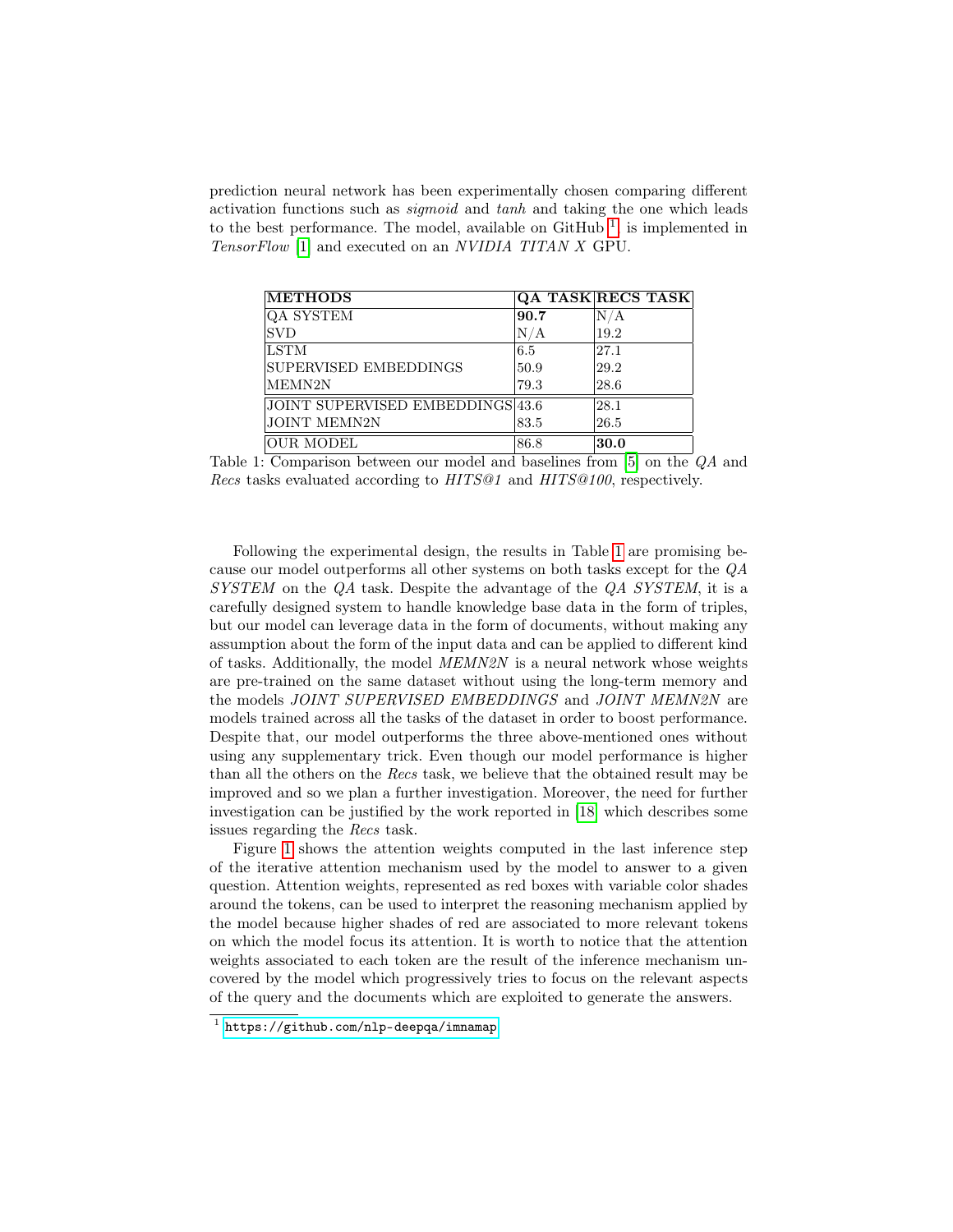<span id="page-7-1"></span>

Ground truth answers: The Postman, A Man Apart, Dead Presidents, Love Jones, Why Do Fools Fall in Love, The Inkwell

Most relevant sentences:

| - The Inkwell starred actors Joe Morton, Larenz Tate, Suzzanne Douglas, Glynn Turman  |  |                                                                                                 |
|---------------------------------------------------------------------------------------|--|-------------------------------------------------------------------------------------------------|
|                                                                                       |  | - Love Jones starred actors Nia Long, Larenz Tate, Isaiah Washington, Lisa Nicole Carson        |
|                                                                                       |  | - Why Do Fools Fall in Love starred actors Halle Berry, Vivica A. Fox, Larenz Tate, Lela Rochon |
| - The Postman starred actors Kevin Costner, Olivia Williams, Will Patton, Larenz Tate |  |                                                                                                 |
| - Dead Presidents starred actors Keith David, Chris Tucker, Larenz Tate               |  |                                                                                                 |
| - A Man Apart starred actors Vin Diesel, Larenz Tate                                  |  |                                                                                                 |

Fig. 1: Attention weights  $\tilde{\mathbf{q}}_i$  and  $\tilde{\mathbf{D}}_{q_i}$  computed by the neural network attention mechanisms at the last inference step  $T$  for each token. Higher shades correspond to higher relevance scores for the related tokens.

Given the question "what does Larenz Tate act in?" shown in the abovementioned figure, the model is able to understand that "Larenz Tate" is the subject of the question and "act in" represents the intent of the question. Reading the related documents, the model associates higher attention weights to the most relevant tokens needed to answer the question, such as "The Postman", "A Man Apart" and so on.

# <span id="page-7-0"></span>4 Related work

We think that it is necessary to consider models and techniques coming from research both in QA and recommender systems in order to pursue our desire to build an intelligent agent able to assist the user in decision-making tasks. We cannot fill the gap between the above-mentioned research areas if we do not consider the proposed models in a synergic way by virtue of the proposed analogy between the user profile (the set of user preferences) and the items to be recommended, as the question and the correct answers. The first work which goes in this direction is reported in [\[11\]](#page-10-9), which exploits movie descriptions to suggest appealing movies for a given user using an architecture tipically used for QA tasks. In fact, most of the research in the recommender systems field presents ad-hoc systems which exploit neighbourhood information like in Collaborative Filtering techniques [\[13\]](#page-10-10), item descriptions and metadata like in Content-based systems [\[6\]](#page-10-11). Recently presented neural network models [\[3,](#page-9-3) [4\]](#page-9-4) systems are able to learn latent representations in the network weights leveraging information coming from user preferences and item information.

In recent days, a lot of effort is devoted to create benchmarks for artificial agents to assess their ability to comprehend natural language and to reason over facts. One of the first attempt is the bAbI [\[23\]](#page-10-12) dataset which is a synthetic dataset containing elementary tasks such as selecting an answer between one or more candidate facts, answering yes/no questions, counting operations over lists and sets and basic induction and deduction tasks. Another relevant benchmark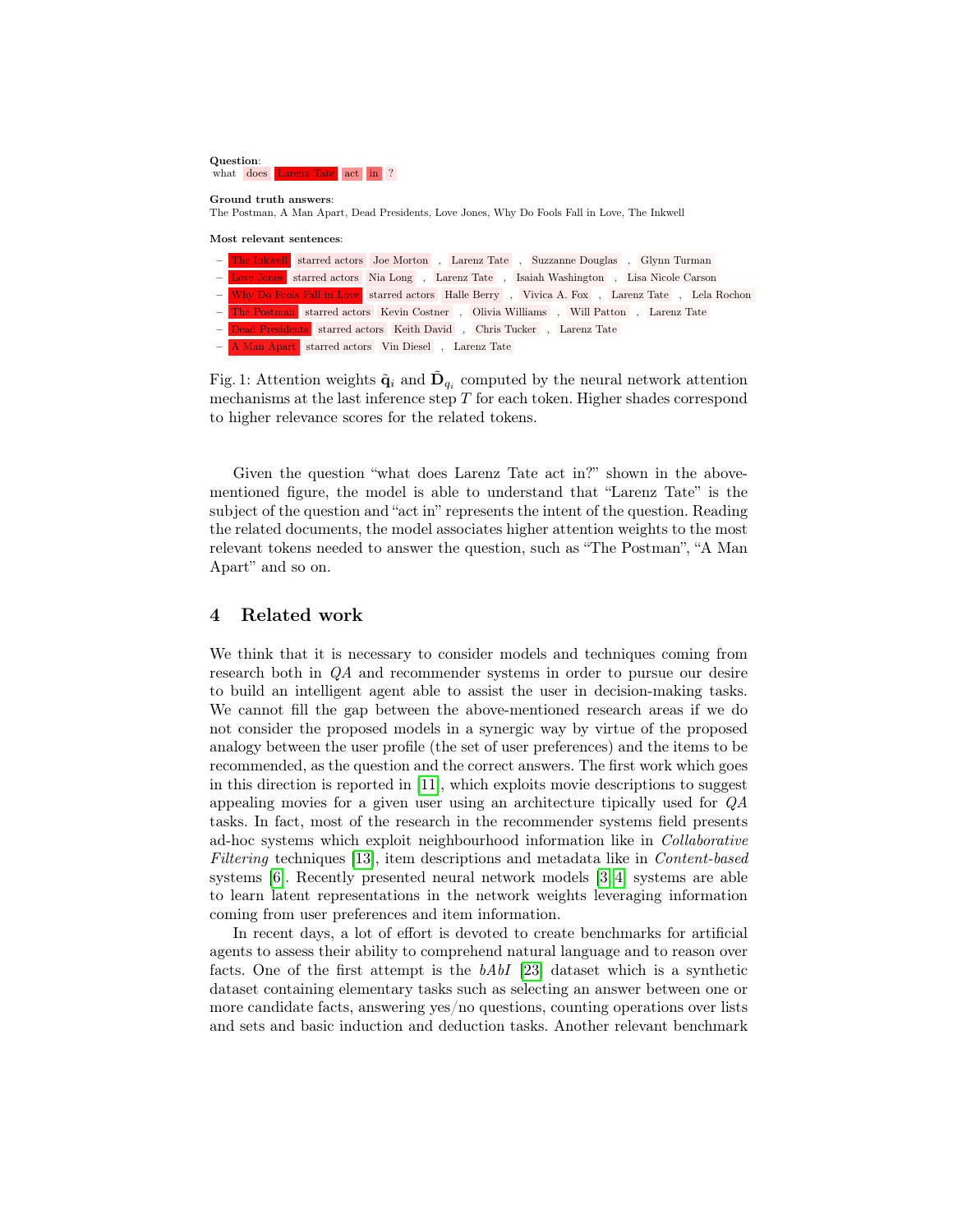is the one described in [\[7\]](#page-10-13), which provides  $CNN/Daily$  Mail datasets consisting of document-query-answer triples where an entity in the query is replaced by a placeholder and the system should identify the correct entity by reading and comprehending the given document. MCTest [\[16\]](#page-10-14) requires machines to answer multiple-choice reading comprehension questions about fictional stories, directly tackling the high-level goal of open-domain machine comprehension. Finally,  $SQuAD$  [\[15\]](#page-10-15) consists in a set of *Wikipedia* articles, where the answer to each question is a segment of text from the corresponding reading passage.

According to the experimental evaluations conducted on the above-mentioned datasets, high-level performance can be obtained exploiting complex attention mechanisms which are able to focus on relevant evidences in the processed content. One of the earlier approaches used to solve these tasks is given by the general Memory Network [\[21,](#page-10-16)[24\]](#page-10-17) framework which is one of the first neural network models able to access external memories to extract relevant information through an attention mechanism and to use them to provide the correct answer. A deep Recurrent Neural Network with Long Short-Term Memory units is pre-sented in [\[7\]](#page-10-13), which solves CNN/Daily Mail datasets by designing two different attention mechanisms called Impatient Reader and Attentive Reader. Another way to incorporate attention in neural network models is proposed in [\[8\]](#page-10-18) which defines a pointer-sum loss whose aim is to maximize the attention weights which lead to the correct answer.

# <span id="page-8-0"></span>5 Conclusions and Future Work

In this work we propose a novel model based on Artificial Neural Networks to answer questions with multiple answers by exploiting multiple facts retrieved from a knowledge base. The proposed model can be considered a relevant building block of a conversational recommender system. Differently from [\[19\]](#page-10-2), our model can consider multiple documents as a source of information in order to generate multiple answers which may not belong to the documents. As presented in this work, common tasks such as QA and top-n recommendation can be solved effectively by our model.

In a common recommendation system scenario, when a user enters a search query, it is assumed that his preferences are known. This is a stringent requirement because users cannot have a clear idea of their preferences at that point. Conversational recommender systems support users to fulfill their information needs through an interactive process. In this way, the system can provide a personalized experience dynamically adapting the user model with the possibility to enhance the generated predictions. Moreover, the system capability can be further enhanced giving explanations to the user about the given suggestions.

To reach our goal, we should improve our model by designing a  $\psi$  operator able to return relevant facts recognizing the most relevant information in the query, by exploiting user preferences and contextual information to learn the user model and by providing a mechanism which leverages attention weights to give explanations. In order to effectively train our model, we plan to collect real dialog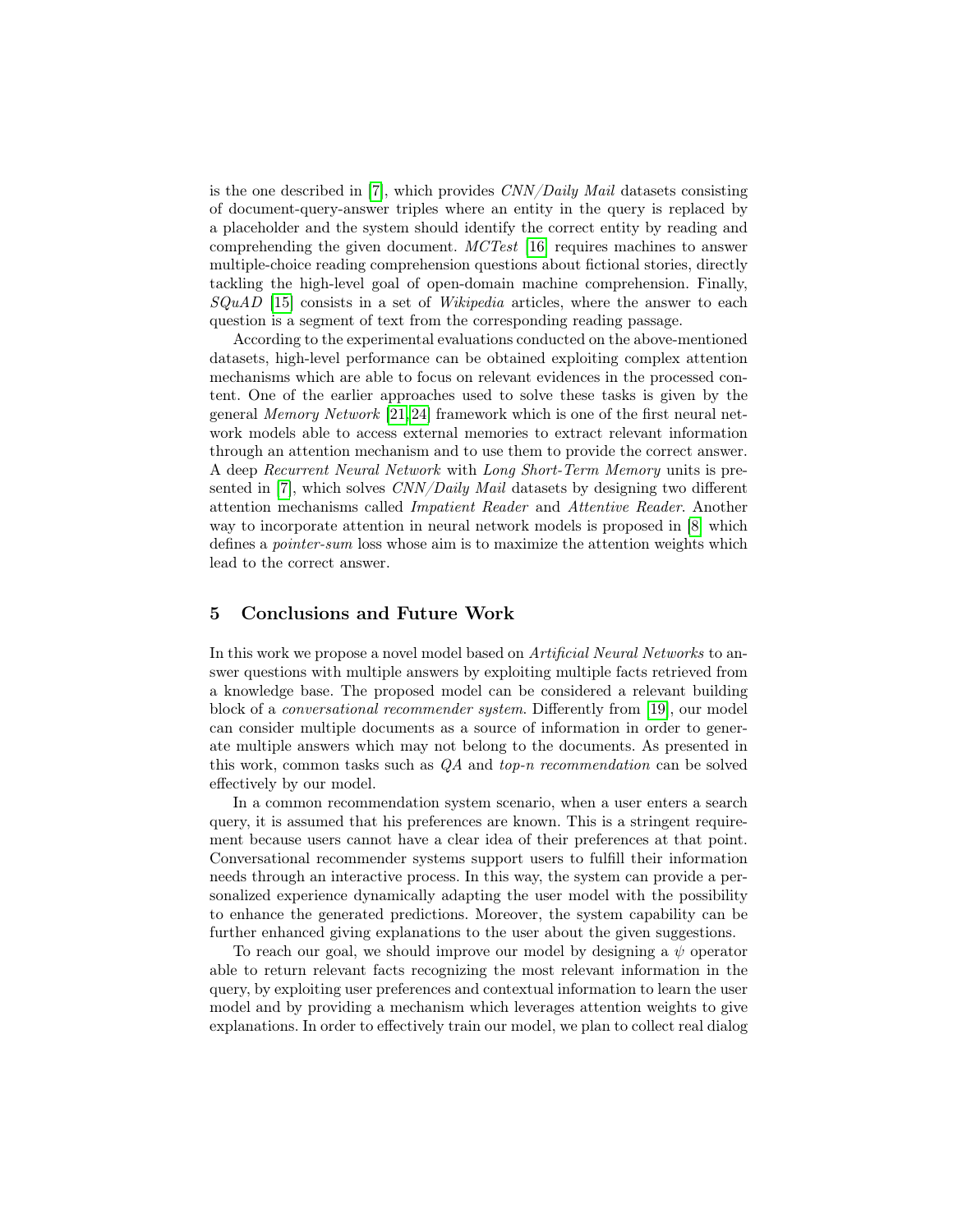data containing contextual information associated to each user and feedback for each dialog which represents if the user is satisfied with the conversation. Given these enhancements, we should design a system able to hold effectively a dialog with the user recognizing his intent and providing him the most suitable contents.

With this work we try to show the effectiveness of our architecture for tasks which go from *pure question answering* to *top-n recommendation* through an experimental evaluation without any assumption on the task to be solved. To do that, we do not use any hand-crafted linguistic features but we let the system learn and leverage them in the inference process which leads to the answers through multiple reasoning steps. During these steps, the system understands relevant relationships between question and documents without relying on canonical matching, but repeating an attention mechanism able to unconver related aspects in distributed representations, conditioned on an encoding of the inference process given by another neural network. Equipping agents with a reasoning mechanism like the one described in this work and exploiting the ability of neural network models to learn from data, we may be able to create truly intelligent agents.

# 6 Acknowledgments

This work is supported by the IBM Faculty Award "Deep Learning to boost Cognitive Question Answering". The Titan X GPU used for this research was donated by the NVIDIA Corporation.

# References

- <span id="page-9-2"></span>1. Abadi, M., Agarwal, A., Barham, P., Brevdo, E., Chen, Z., Citro, C., Corrado, G.S., Davis, A., Dean, J., Devin, M., Ghemawat, S., Goodfellow, I.J., Harp, A., Irving, G., Isard, M., Jia, Y., Józefowicz, R., Kaiser, L., Kudlur, M., Levenberg, J., Mané, D., Monga, R., Moore, S., Murray, D.G., Olah, C., Schuster, M., Shlens, J., Steiner, B., Sutskever, I., Talwar, K., Tucker, P.A., Vanhoucke, V., Vasudevan, V., Viégas, F.B., Vinyals, O., Warden, P., Wattenberg, M., Wicke, M., Yu, Y., Zheng, X.: Tensorflow: Large-scale machine learning on heterogeneous distributed systems. CoRR abs/1603.04467 (2016)
- <span id="page-9-1"></span>2. Bird, S.: Nltk: the natural language toolkit. In: Proceedings of the COLING/ACL on Interactive presentation sessions. pp. 69–72. Association for Computational Linguistics (2006)
- <span id="page-9-3"></span>3. Cheng, H., Koc, L., Harmsen, J., Shaked, T., Chandra, T., Aradhye, H., Anderson, G., Corrado, G., Chai, W., Ispir, M., Anil, R., Haque, Z., Hong, L., Jain, V., Liu, X., Shah, H.: Wide & deep learning for recommender systems. CoRR abs/1606.07792 (2016)
- <span id="page-9-4"></span>4. Covington, P., Adams, J., Sargin, E.: Deep neural networks for youtube recommendations. In: Proceedings of the 10th ACM Conference on Recommender Systems. New York, NY, USA (2016)
- <span id="page-9-0"></span>5. Dodge, J., Gane, A., Zhang, X., Bordes, A., Chopra, S., Miller, A., Szlam, A., Weston, J.: Evaluating prerequisite qualities for learning end-to-end dialog systems. arXiv preprint arXiv:1511.06931 (2015)